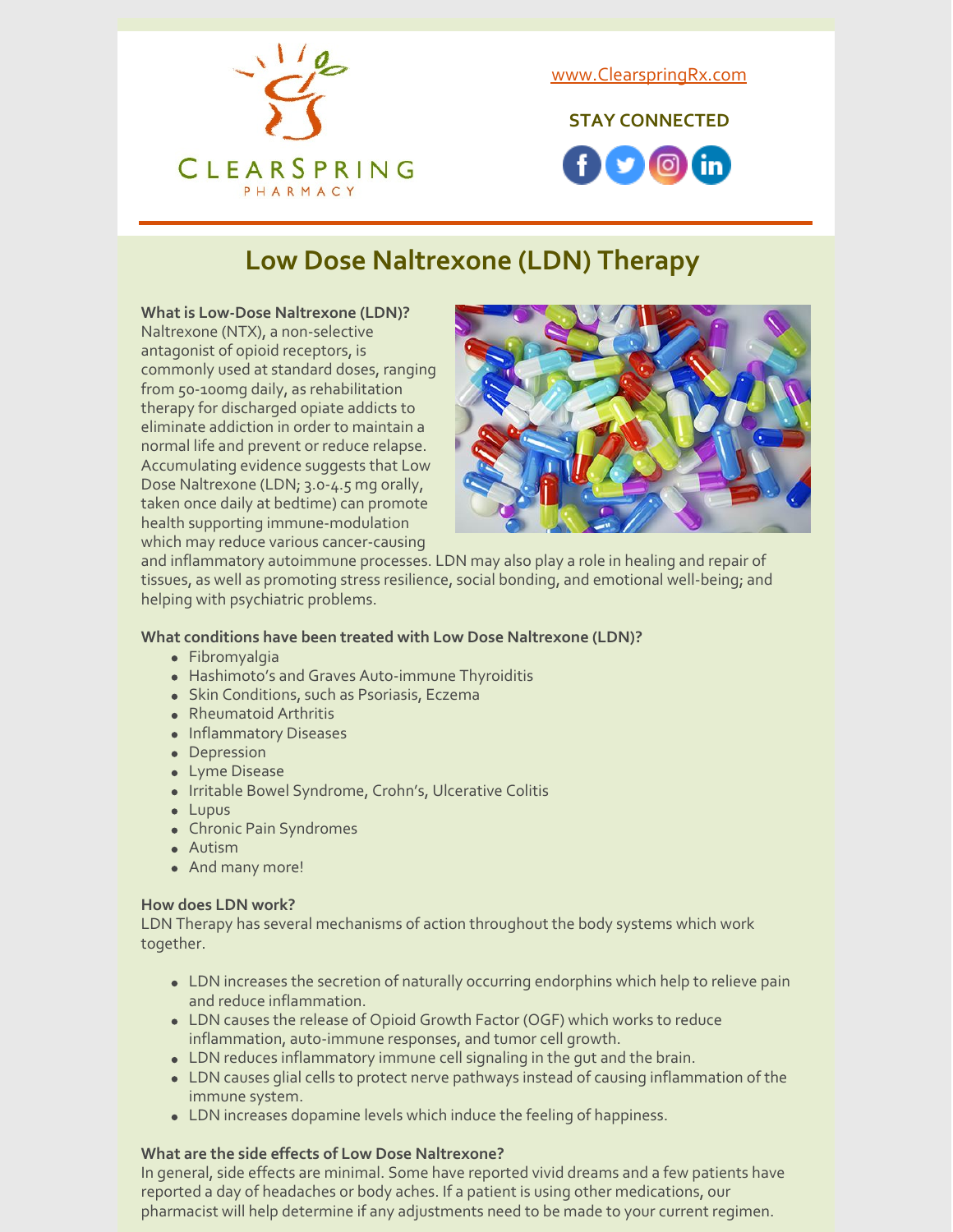Since inflammatory diseases are complex, making lifestyle changes and taking nutritional supplements with the guidance of our pharmacist can help LDN work more effectively. Our pharmacist can share additional information and work with you and your medical provider to see if low-dose naltrexone (LDN) is the right treatment option for you.

©Storey Marketing. All rights reserved.

### **Visit our website for the latest information about COVID-19 Testing and Vaccinations at ClearSpring Pharmacy.**

### **[LEARN](https://clearspringrx.com/covid-19.php) MORE**

## **Have you been laid-off or furloughed due to COVID-19?**

If you are having trouble paying for your cash compounded prescriptions at this time, please speak to one of our professional staff members to find out how we can help you. We do not want you to discontinue or alter your medication regiment due to financial hardship. *We can help!*

#### **Our social media is a great resource for:**

- Up to date information
- Health tips
- Behind the scenes compounding
- Offers
- *And more!*

**Check us out below!**





### **Diabetes Self-Management Education and Support (DSMES)**



Only 26.7% of patients diagnosed with diabetes meet targets for *glycemic, blood pressure, or cholesterol control*. Our seminars will give you:

- Evidence-based approach
- Instruction from licensed clinical pharmacists in Colorado
- Diabetes in the workplace consultation
- Shared experiences from other clients with diabetes

**[Learn](https://ucdenver.co1.qualtrics.com/jfe/form/SV_3kLRVHFT83QEVtc) More!**